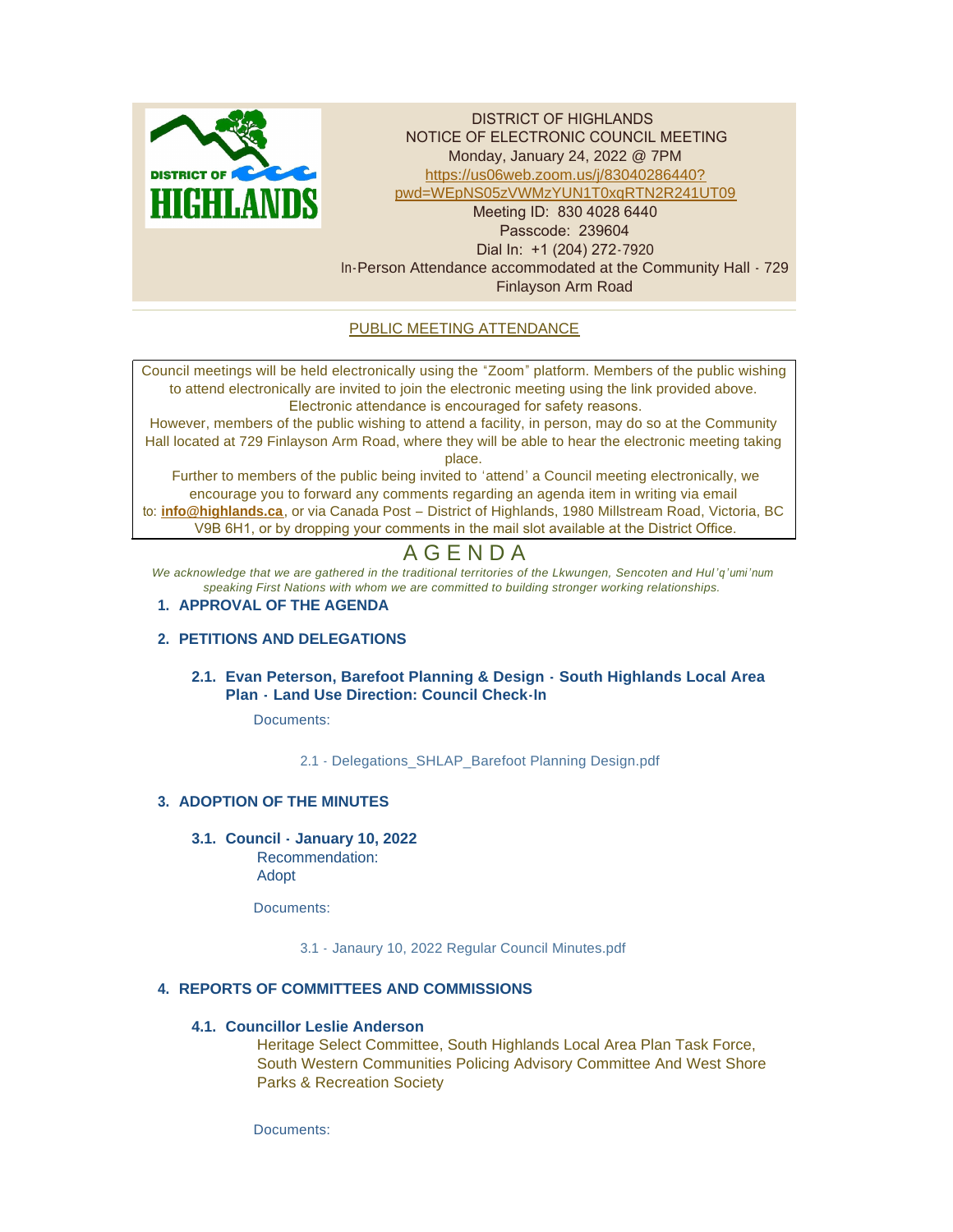#### **Councillor Ann Baird 4.2.**

CRD Climate Action Committee And CRD Housing Trust Fund Commission

### **Councillor Gord Baird 4.3.**

CRD Regional Water Supply Commission, CRD JDF Water Distribution Commission And Sustainable Land Use Select Committee

#### **Councillor Marcie McLean 4.4.**

Coexisting With Carnivores Alliance And Greater Victoria Family Court And Youth Justice Committee

#### **Councillor Karel Roessingh 4.5.**

Capital Region Emergency Services Telecommunications, CRD Arts And Greater Victoria Public Library Board

#### **4.6. Councillor Rose Stanton**

Emergency Planning Committee, Intermunicipal Committee on Disability Issues And Social Sustainability Select Committee

#### **Mayor's Report 4.7.**

Documents:

[4.7 - Mayor Report.pdf](https://www.highlands.ca/AgendaCenter/ViewFile/Item/6870?fileID=6626)

#### **RATIFICATION OF COMMITTEE RECOMMENDATIONS 5.**

# **Sustainable Land Use Select Committee, November 17, 2021 5.1.**

**RE: BIRD SAFETY GUIDELINES, BUILDING BYLAW**

Recommendation:

That Council Include Bird-Safety Guidelines In The District Of Highlands Buildings Bylaw Including The Requirement To Include Bird Safety Guidelines In Building And Window Design And In Particular The Requirement That Glass Or Transparent Deck-Railings Have An Effective Collision-Avoidance Treatment.

Documents:

[5.1 - SLUSC Recommendation.pdf](https://www.highlands.ca/AgendaCenter/ViewFile/Item/6882?fileID=6627)

[5.1 - Bird-Safe\\_Building\\_Background.pdf](https://www.highlands.ca/AgendaCenter/ViewFile/Item/6882?fileID=6632)

#### **INTRODUCTION OF LATE ITEMS 6.**

#### **UNFINISHED BUSINESS 7.**

**Report, Municipal Planner, January 14, 2022 7.1. RE: SOUTH HIGHLANDS LOCAL AREA PLAN**

Documents:

[7.1 - Unfinished Bus\\_SHLAP Council Check In.pdf](https://www.highlands.ca/AgendaCenter/ViewFile/Item/6883?fileID=6628)

#### **CORRESPONDENCE 8.**

**BYLAWS 9.**